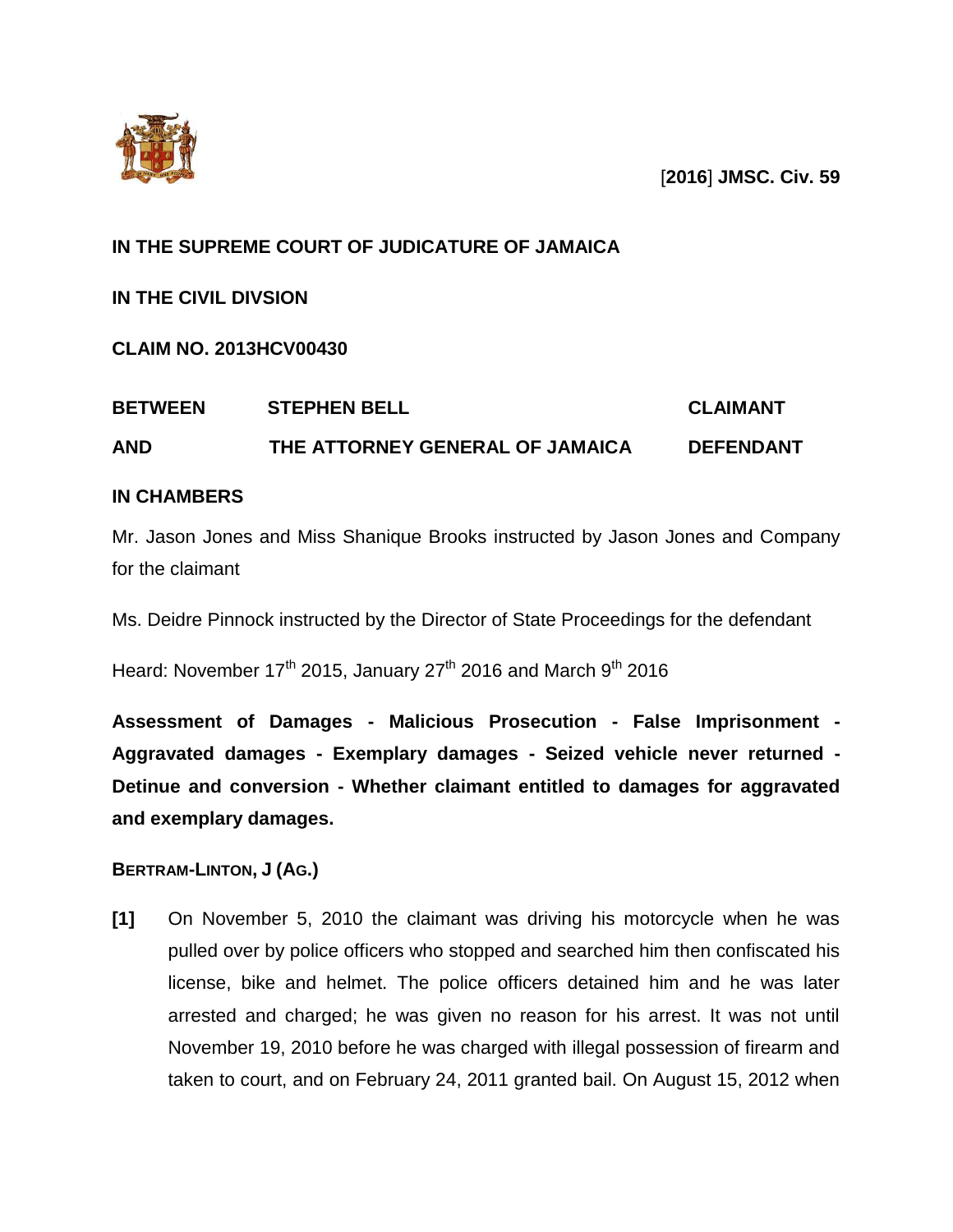the matter came up for trial, the prosecution offered no evidence against him and the charges were dismissed. A firearm was never recovered.

**[2]** Despite a formal order for the police to return his motor bike on May 4, 2011, neither it nor his helmet has been returned. After the charges against him were dropped he could not return to work because he no longer had the bike which was integral to his occupation as a bearer and delivery man. While he was being held at the Half Way Tree lockup he contracted chicken pox and says was in constant fear of an attack from other inmates who were hostile, he also complains of a lack of bathroom facilities and a place to sleep.

His claim is for "… damages for false imprisonment and/or malicious prosecution, aggravated damages, exemplary damages and damages for breach of constitutional rights."

**[3]** The Defendant filed a Defence Limited to Quantum of Damages and as a result, Judgment on Admission as entered. The matter now stands for assessment of these damages. On the question of damages I am guided by the written submissions of the parties and the evidence given at the hearing of the Assessment of damages.

I therefore make the following awards:

## **Loss of Motor Bike and Helmet**

- **[4]** In this regard the court is guided by the authorities of Webb v Chief Constable of Merseyside Police [2000] QB,427 and Walton Richards v Woman Detective Corporal Campbell unreported C.L R-019/1996
- **[5]** The claimant is entitled to recover the full replacement cost of the Motor bike and helmet and to be put back in the position he would have been in so far is reasonably possible. This is because he has successfully made out a case in conversion since it is unlikely that these things can be returned and the defendant has also conceded on this issue. The claimant purchased his bike in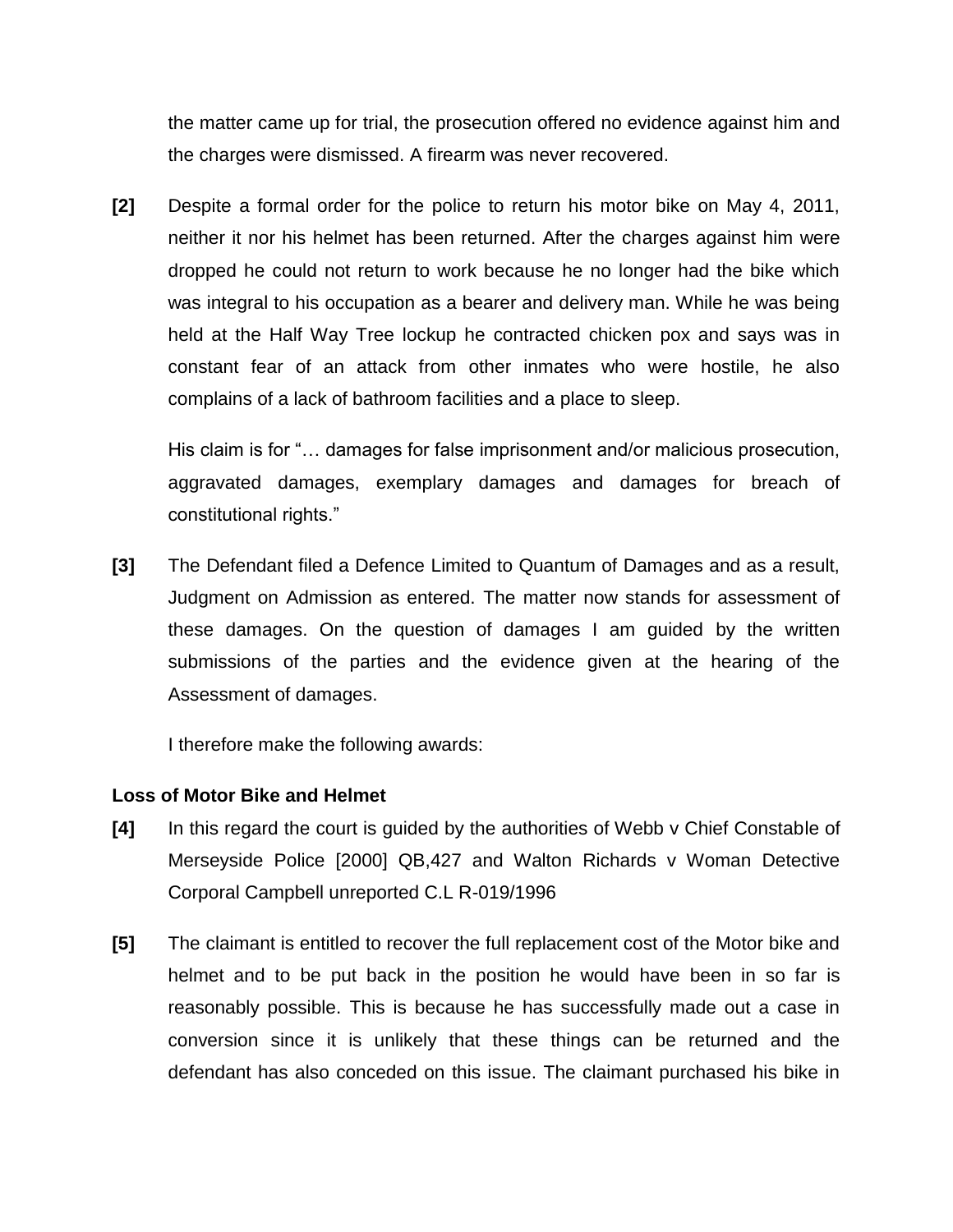2008, the cost to purchase a similar Motor bike and Helmet is recoverable as damages for conversion.

Exhibit 4 - \$149,000.01 Proforma invoice from JAMCO

Exhibit 5 - 3,495.00 Proforma invoice from Jamaica motor cycle Ltd. The sum \$152, 495.01 dollars is an acceptable figure and is awarded.

#### **Loss of Income/Loss of earning capacity**

- **[6]** Since being cleared of the charges he is unable to return to his former employment as a bearer and deliveryman. Before this unfortunate set of events he worked Monday - Saturday at One Stop Furniture Shop as a bearer between the hours 8-6 pm. He also made deliveries five days of the week between 11:30- 1:30 pm for a restaurant. The claimant earned 10, 500 per week or 42,000 per month prior to his detention and arrest. He now earns 22,000 per month. The claimant took steps to mitigate his losses by working as a vendor. He is therefore entitled to recover the deficit in his earnings. I am guided by the authority of **Crosfield v Attorney General CL E-219 of 2001 (unreported)** where the judge in relying on the dicta **in Moeliken v Reynolle Ltd. [1997] All ER, 9** where the court approved the principle that a claimant in this position is entitled to claim for a loss of earning capacity if he loses his job and/or is obliged to take a job at less pay.
- **[7]** In his evidence he indicated that he did not contribute to the National Housing Trust scheme neither did he pay income tax. The defendant has submitted that these are mandatory payments and must be taken into account in reckoning what is due to him. The court notes however that these payments are subject to a threshold which the claimant had not achieved based on the prevailing government rates.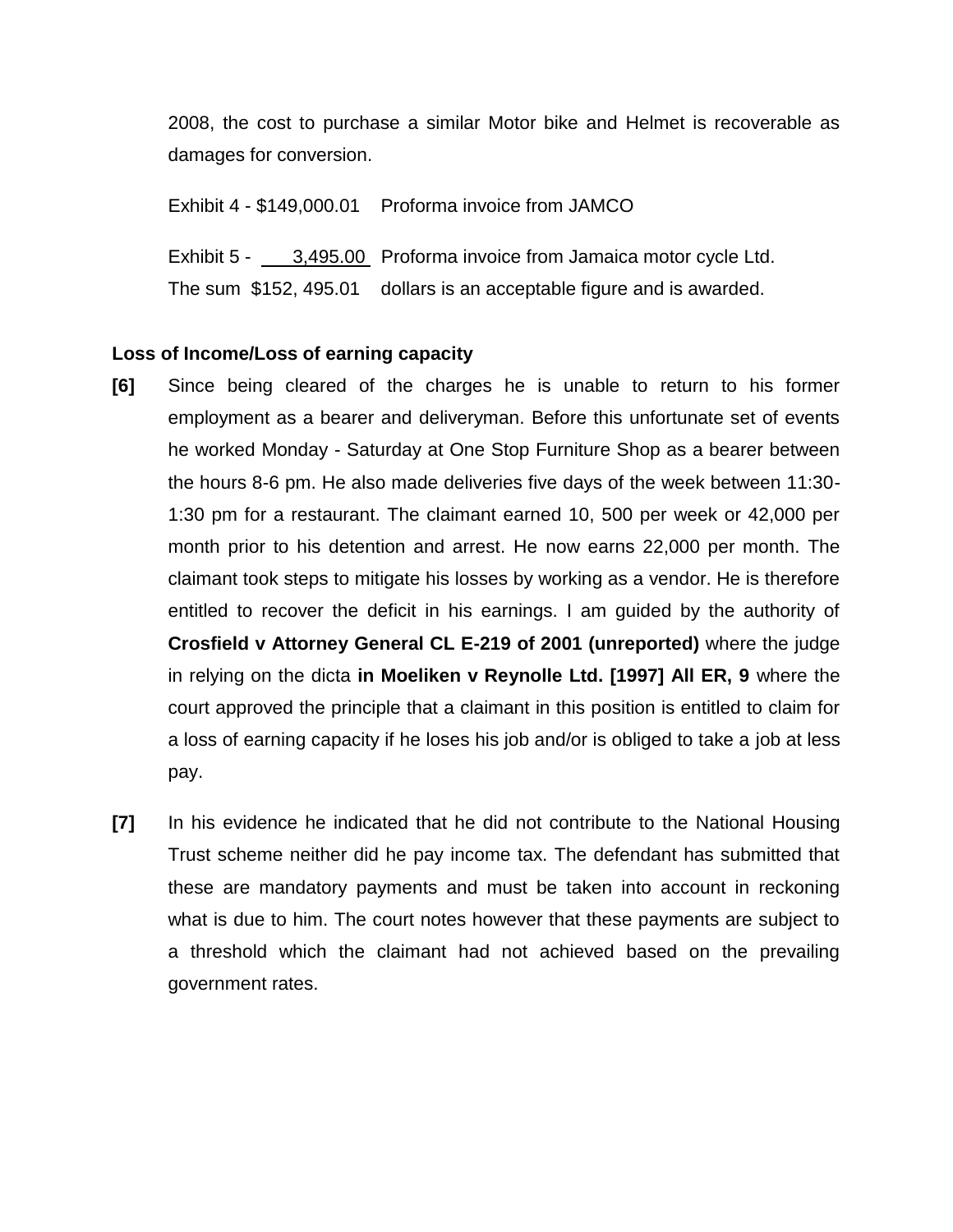- **[8]** The award as to his period for compensation is calculated as follows;
	- 1. Compensation from November  $5<sup>th</sup>$ , 2010 at his full lost wages, the date on which he was first detained, and lost his earnings until February 24<sup>th</sup>, 2011, when he started his new income making endeavour. November  $5<sup>th</sup>$ , is the starting point because contrary to the submission by Ms. Pinnock, this is the period from which the defendant is responsible for the claimant not being able to go about his business and earn his living. If as submitted also, the income tax threshold was \$441,168 up to 2011, then at this income the claimant would not be liable for payment of income tax until he had passed that earning amount and at that time in the year, the claimant would not have attained that earning.

111 days or some 15 weeks at \$10,500 per week = \$157,500.00 Compensation for loss of earning capacity from February 24, 2011 to May 2013, (27 months).

| 27 months at \$42,000 per month=               | 1,134,000.00      |
|------------------------------------------------|-------------------|
| Less earnings over the period \$20,000x27mnths | 540,000.00        |
|                                                | 594,000.00        |
|                                                | 594,000.00        |
|                                                | 751,500.00<br>\$. |

This is the award then for loss of income and lost earning capacity is \$751,500.00.

## **False Imprisonment**

**[9]** The period in question here is November, 5th 2010 when he was first detained to November 19<sup>th</sup>, 2010, when he was taken before the court (14 days). I am guided here by the authority of **Martin v Halliman** and the ATTORNEY GENERAL JM 2011 SC 114, and **Hassock and Wilson v Attorney General** SCCL 2008 HCV 02530. These awards update to approximately \$1.9m in the case of Halliman and \$1.5m using the current CPI of 231.2.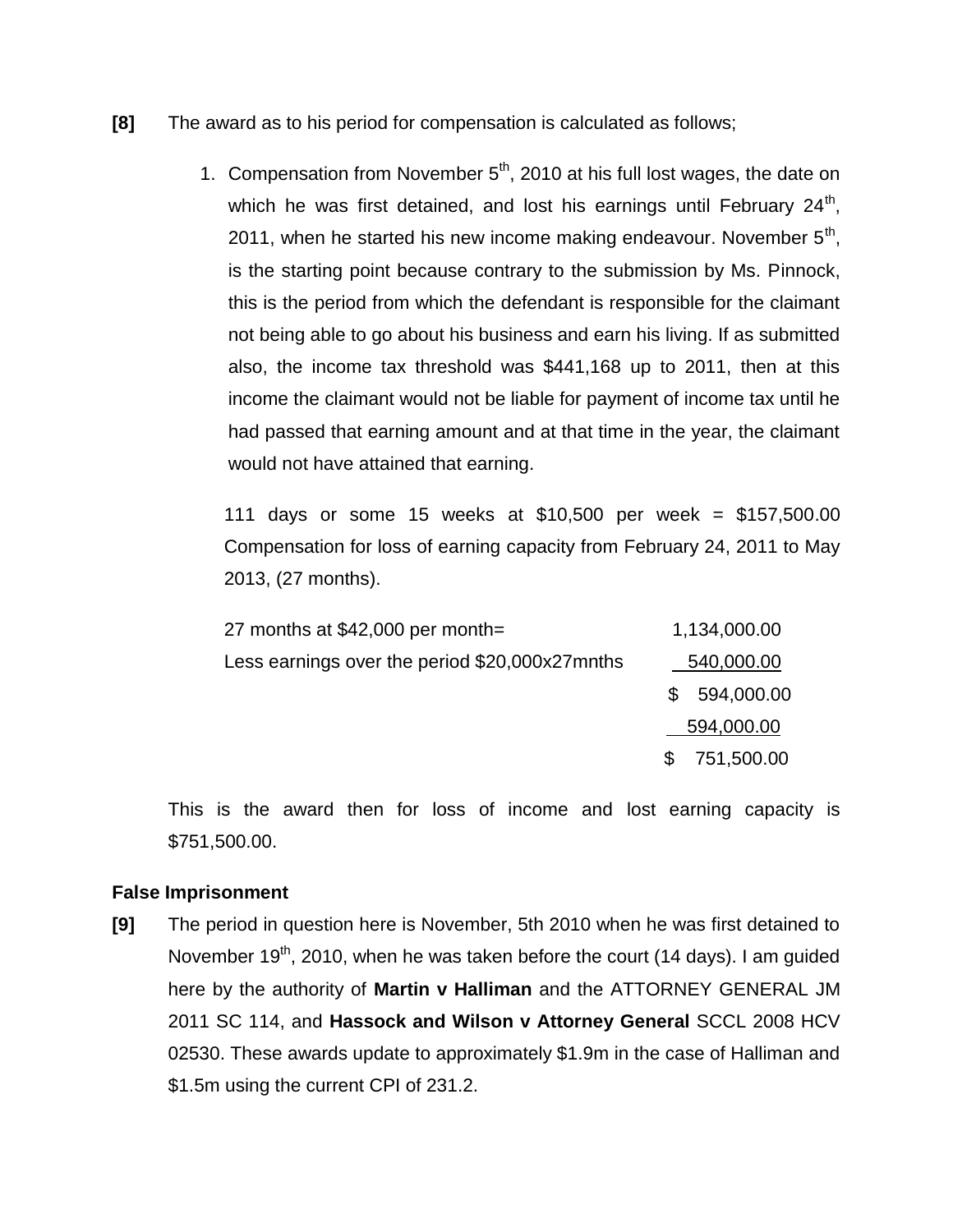**[10]** I have also been influenced by the evidence of the illness that was contracted by the claimant while imprisoned and the evidence given of lack of medical treatment during the illness when he was placed in the position of having to borrow medication from another inmate to ease his symptoms, even while residing in less than comfortable circumstances, as well as the evidence of constant fear for his life from other detainees.

I feel that an award of \$2m is appropriate in the circumstances.

### **Malicious prosecution**

**[11]** In this regard I am guided by the authority of **Maxwell Russell v Attorney General [2006] HCV04024** where Mangatal J, outlined at page 7 the criteria to be met for a viable award under this heading to be sustained. It is my finding that the claimant has met the threshold required. He was held in custody from the  $5<sup>th</sup>$ November 2010 without charge and when finally taken before the court, the charges of illegal possession of firearm and shooting with intent were only laid just before his attendance in court. No firearm was recovered from him or anyone else with him and the shooting was alleged to have been done by someone else who was allegedly with him. The prosecution went on for over two years, quite a long period, during which he had the charge hanging over his head, with the accompanying embarrassment. It would seem that the motives of the officers were not a genuine one and was activated by malice and or ill will. The cases of **Thompson v Attorney General of Jamaica** SCCL 2008 HCV02530 delivered May 2011 and **Kidd v Attorney General of Jamaica** were also quite instructive in arriving at a final award under this heading.

In the circumstances the court finds that an Award of \$1.4m is reasonable and just in the circumstances as it compares favourably with the circumstances of similar case when up dated using the current CPI of 231.2.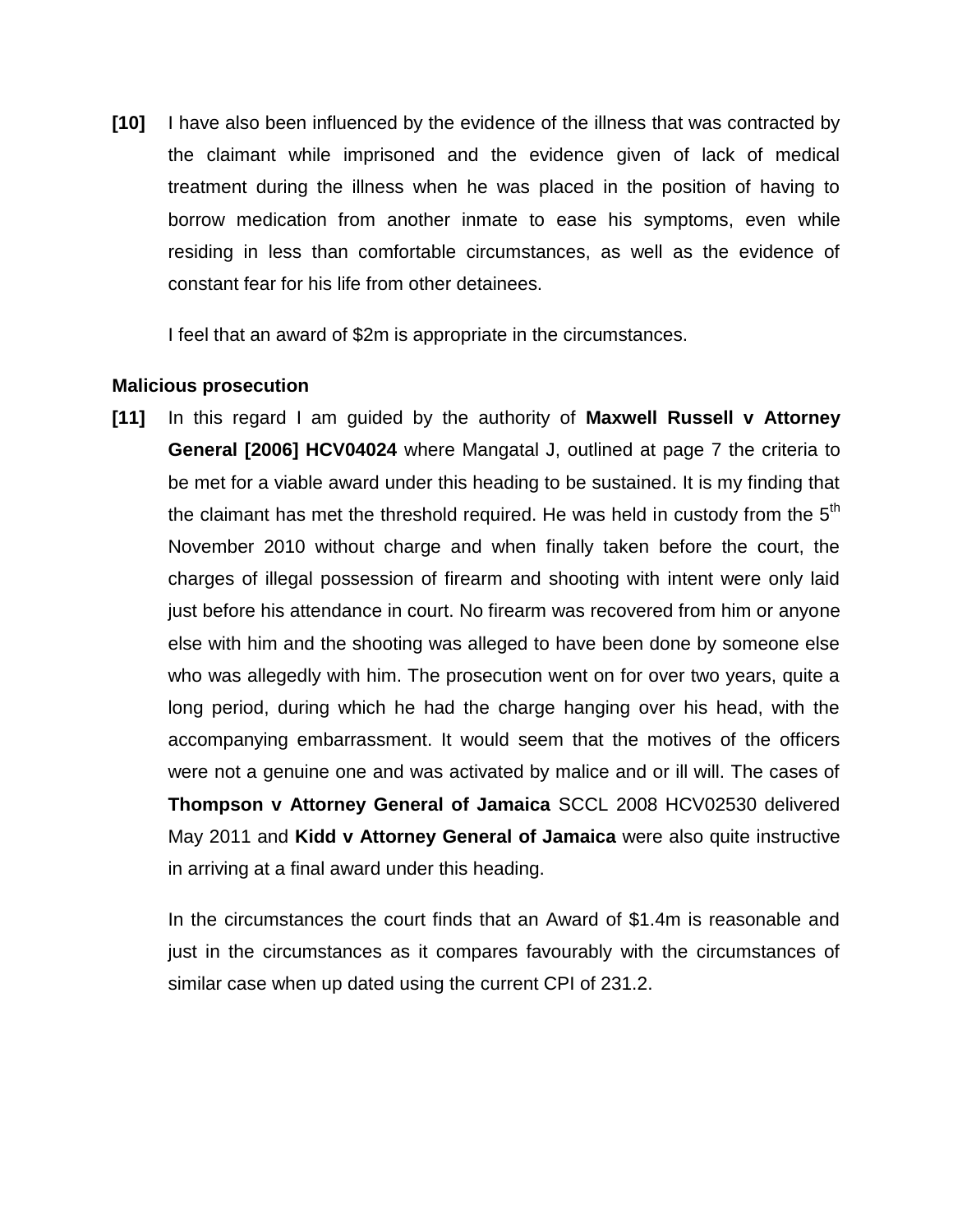### **Aggravated Damages**

**[12]** The claimant in this case was put in similar circumstances as that in which the claimants in both the **Greenwood-Henry v Attorney General of Jamaica** JM 2005 SC 96 and the **Leaford Kidd v Attorney General of Jamaica**  2013 HCV00293 were. They were arrested and placed in handcuffs in full view of passersby, their liberty restricted for a lengthy period of time and all while being accused of heinous crimes which were never on sound footing, or could not be supported by an inkling of reasonable or probable cause or evidence. The claimant is entitled to an award of damages under this heading which compares favourably with the aforementioned similar awards when updated with the current CPI. I took into account that in the Greenwood – Henry case she was subjected to the deliberate administering of laxatives and the body cavity search and scans and was prevented from travelling abroad where she was going to seek medical treatment for a relative and so the updated award of some \$1,708,000.00 there for me represented the upper end of the scale. While in the Kidd case the award was some \$850,000.00 and was relatively recent. **The Maxwell Russell** case was also instructive but the figure proposed by Miss Pinnock of \$200,000.00 is considered to be too conservative, bearing in mind that in the case at bar the claimant who was an enterprising individual lost both his jobs and not to mention his motor bike and helmet which were pivotal to his livelihood.

I consider that the police having seized the motor bike had a separate duty to keep it safe and at the appropriate time to either return it to the claimant or make the case for its forfeiture. The claimant here lost out on his liberty, his livelihood and his property. I consider an appropriate award under this heading to be \$800,000.00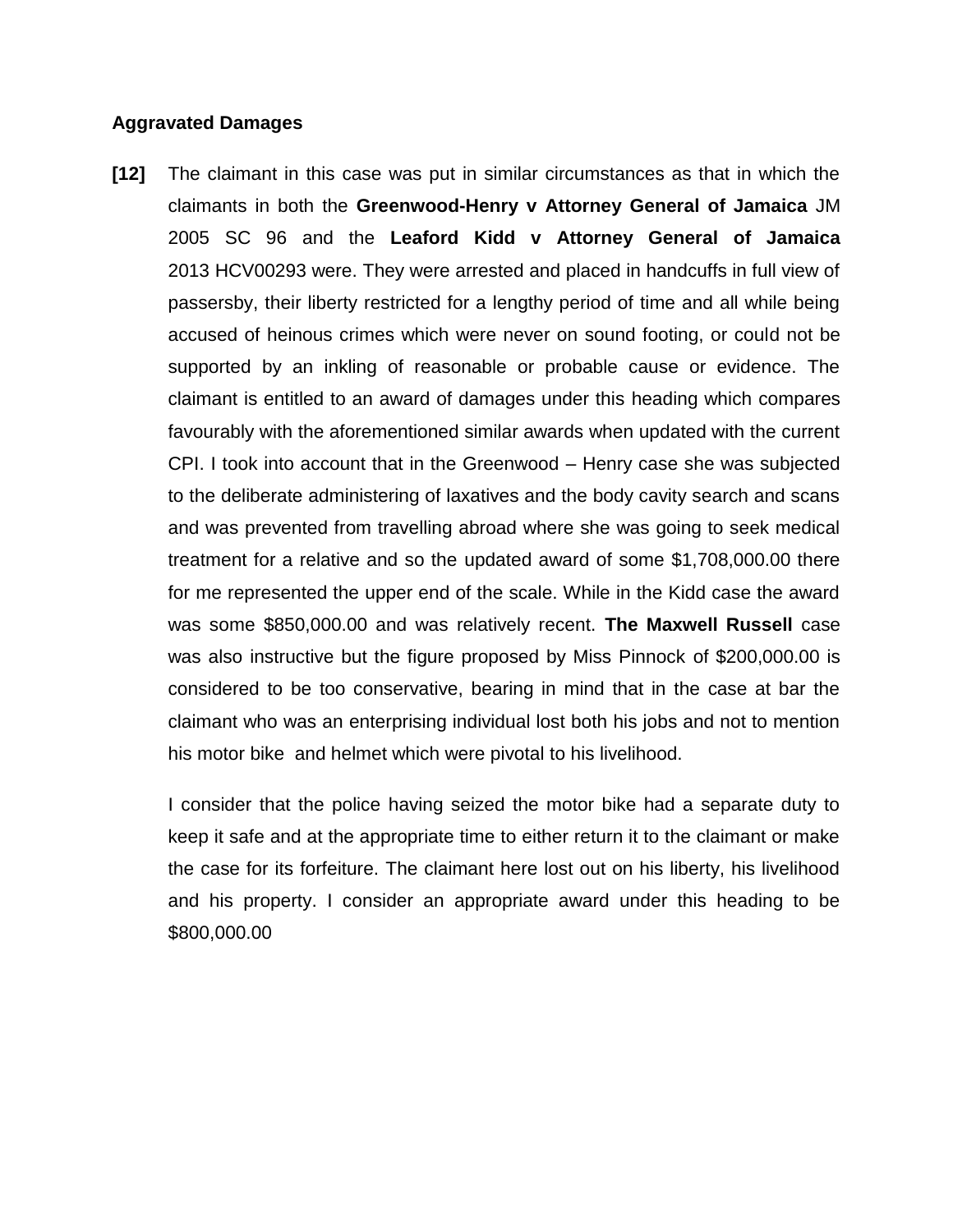### **Exemplary damages**

**[13]** The claimant has made a claim for exemplary damages. An award is normally made under this heading where the type of conduct which merits punishment is particularly oppressive, highhanded and outrageous. (per Mangatal, J, in **Marcia Russell v Attorney General**) . In the normal run of awards the court will not award exemplary damages if the awards already made for compensatory damages and aggravated damages is deemed appropriate to punish the wrongdoer. I am also bearing in mind the words of Lord Woolf M.R. in **Thompson v Commissioner of Police the Metropolis** [1998] Q.B 498**,** where he opines that an award under this heading is more difficult to justify where the amount is to be paid by the employer rather than the wrongdoer himself.

Sykes J, makes the same observation in the **Greenwood-Henry** case since it seems that the object of the award is to be "a deterrent to future conduct of this nature, one wonders whether the laudable objective is achievable without some financial contribution from the offender."

**[14]** The state through the police force has a duty to supervise and properly control the actions of its members and to set up systems of accountability for the seizure and detention of property and persons. The officer would not have been alone in that obligation and as such I consider this incident serious enough to warrant an award of exemplary damages. The fact that someone could remain in custody for two whole weeks, urinating in a bottle and in fear of one's life, without charge and his valuable property and means of transportation confiscated and just disappears into thin air, is oppressive, highhanded and outrageous.

I therefore award the sum of \$300,000 for exemplary damages.